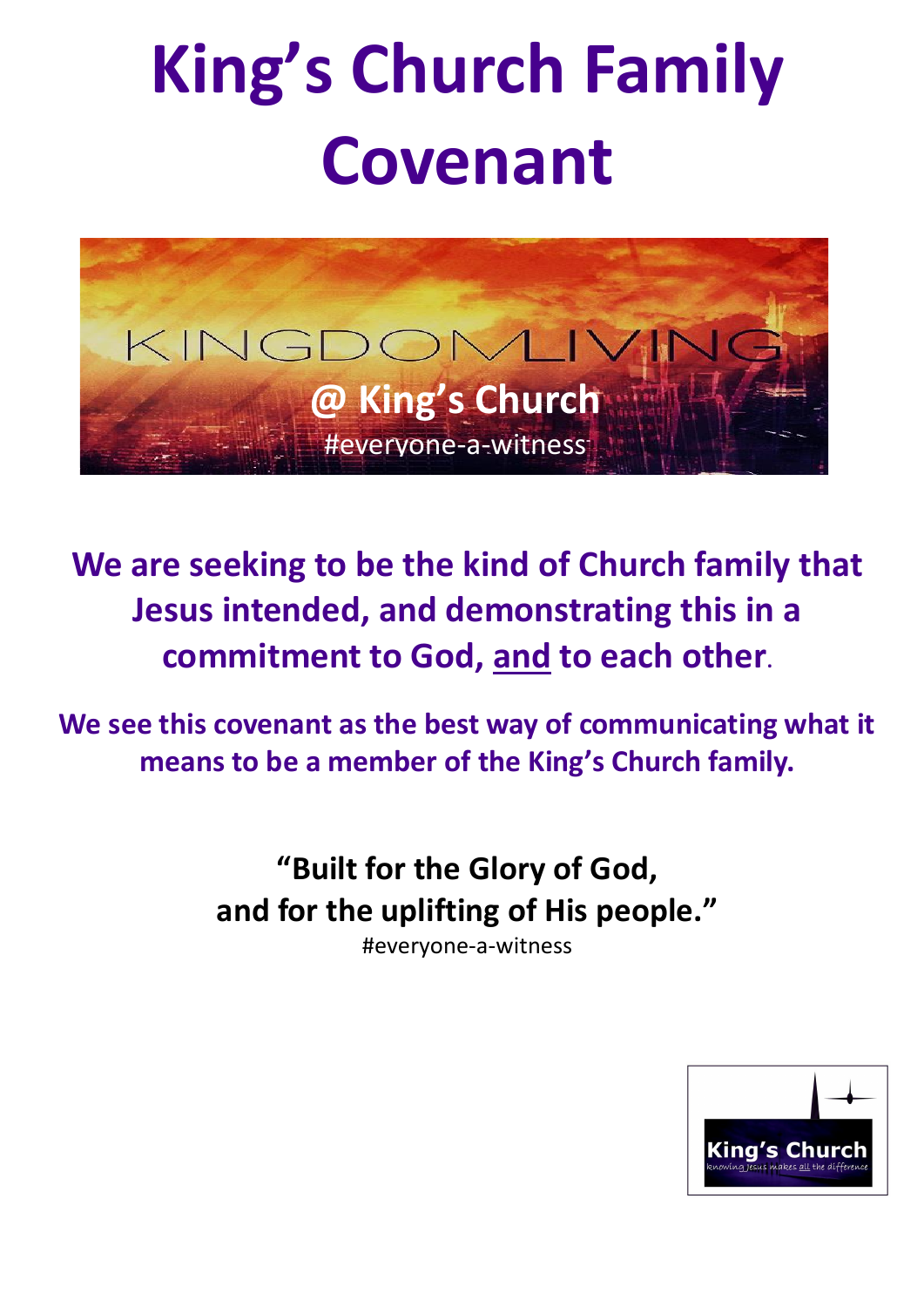# **"Welcome to the King's Church Family Covenant"**

# **An Introduction...**

### **Why a Church Family Covenant?**

- At King's Church we want to be a church where we understand what membership *really* means.
- At King's Church we want to be a church where membership is **highly valued** and expressed in committed relationships – relationships that glorify Jesus.

We want to *express* this membership in terms that are clear, biblical, and towards fulfilling what Jesus had in mind when He said "I will build My church..."

We want to be able to *clearly communicate* what being a member of King's Church looks like.

- The King's Church Family Covenant is *not* a 'contract' of membership.
- The King's Church Family Covenant is *not* a commitment to length of membership.
- Participating in the King's Church Family Covenant is *not* a pre-condition of being with us.
- It does make a presumption....that you are a born again and baptised Christian, with a living faith in Jesus
- It seeks to speak to our **hearts** and **attitudes**.
- It lays out the foundations for strong fellowship, real relationships and vision that the family of Kings Church is seeking to nurture & demonstrate.

*We are working towards this, and we recognise that we are ALL a work in progress......and God hasn't finished with any of us yet!*

This is **not** about human effort, performance or striving - but (in the strength of the Spirit) living out the new life that Jesus gives us.

However, we are also encouraged in scripture to "make every effort". In other words, we are not to be *passive* in working out our relationships with God, or each other. It's going to take some *activity* on our part!

We believe this covenant will help lead us to the kind of membership that reflects what Jesus intended - in order that the church be fruitful and effective in its ministry.....

#### ......**AND SO GOD IS GLORIFIED!**

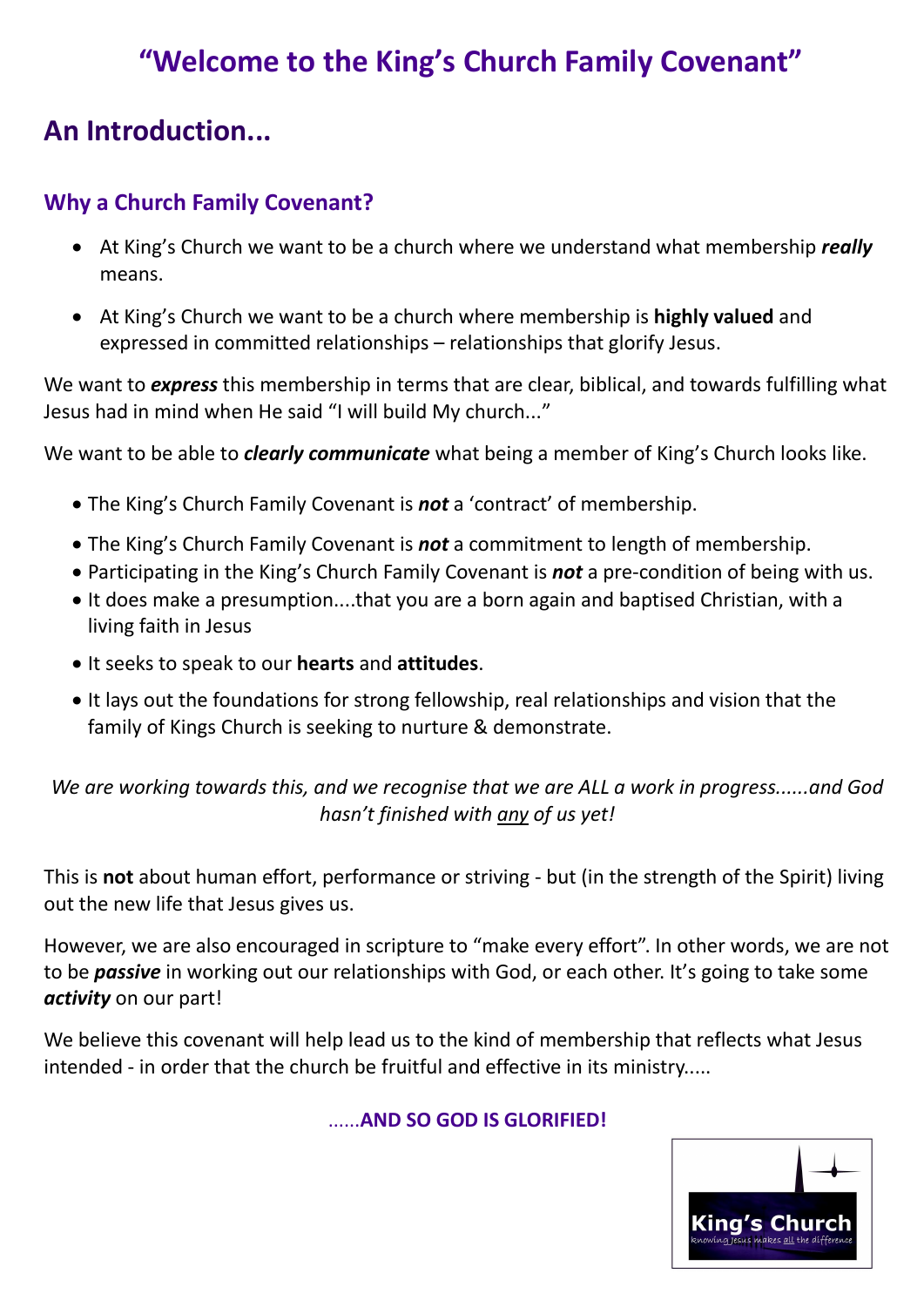# **This is the King's Church vision about being "one of the family" , and building relationships that glorify Jesus.**

**We believe...** that God is calling an end to a casual and undefined church membership and He is looking to build a strong church family that continually reflects Jesus, and also follows the Biblical teaching of what being a body, a family, a Jesus-centred church is - and does.

The goal is that Jesus gets more glory and worship! It's all for Him!

So...it's not surprising that the covenant relationship begins with.......

## **1. Together, we will seek to love and worship God with passion***.*

- *I will always endeavour to worship honestly, in spirit and truth in everything.*
- *I will endeavour for my worship to be 'God centred' not 'me centred'.*
- *I will endeavour for my worship to be stimulated by how great He is, and not limited by how I feel. As I worship Him, I love Him more...and so I worship Him more, which leads me to love Him more...*
- *We are a family that also worships together. Therefore I will participate which means as well as sing my worship to God. I am encouraged to pray, bring a scripture, or a word of encouragement or prophecy from God, or a personal testimony during our corporate worship as God leads.*
- *I will endeavour to grow in my intimacy and relationship with God. I will look to be diligent in my feeding on God's word, both in my own personal study and the corporate gatherings.*

*Therefore, I urge you, brothers, in view of God's mercy, to offer your bodies as living sacrifices, holy and pleasing to God—this is your spiritual act of worship.*

**Romans 12:1**

*<sup>23</sup> But the hour is coming, and is now here, when the true worshippers will worship the Father in spirit and truth, for the Father is seeking such people to worship him. <sup>24</sup>God is spirit, and those who worship him must worship in spirit and truth."*

**John 4:23-24**

*<sup>15</sup>And let the peace of Christ rule in your hearts, to which indeed you were called in one body. And be thankful. <sup>16</sup> Let the word of Christ dwell in you richly, teaching and admonishing one another in all wisdom, singing psalms and hymns and spiritual songs, with thankfulness in your hearts to God. <sup>17</sup>And whatever you do, in word or deed, do everything in the name of the Lord Jesus, giving thanks to God the Father through him.*

**Colossians 3:15-17**

*<sup>2</sup> May grace and peace be multiplied to you in the knowledge of God and of Jesus our Lord.<sup>3</sup>His divine power has granted to us all things that pertain to life and godliness, through the knowledge of him who called us to ] his own glory and excellence, <sup>4</sup> by which he has granted to us his precious and very great promises, so that through them you may become partakers of the divine nature, having escaped from the corruption that is in the world because of sinful desire. <sup>5</sup> For this very reason, make every effort to supplement your faith with virtue, and virtue with knowledge, <sup>6</sup> and knowledge with self-control, and self-control with steadfastness, and steadfastness with godliness, <sup>7</sup> and godliness with brotherly affection, and brotherly affection with love. <sup>8</sup> For if these qualities are yours and are increasing, they keep you from being ineffective or unfruitful in the knowledge of our Lord Jesus Christ.*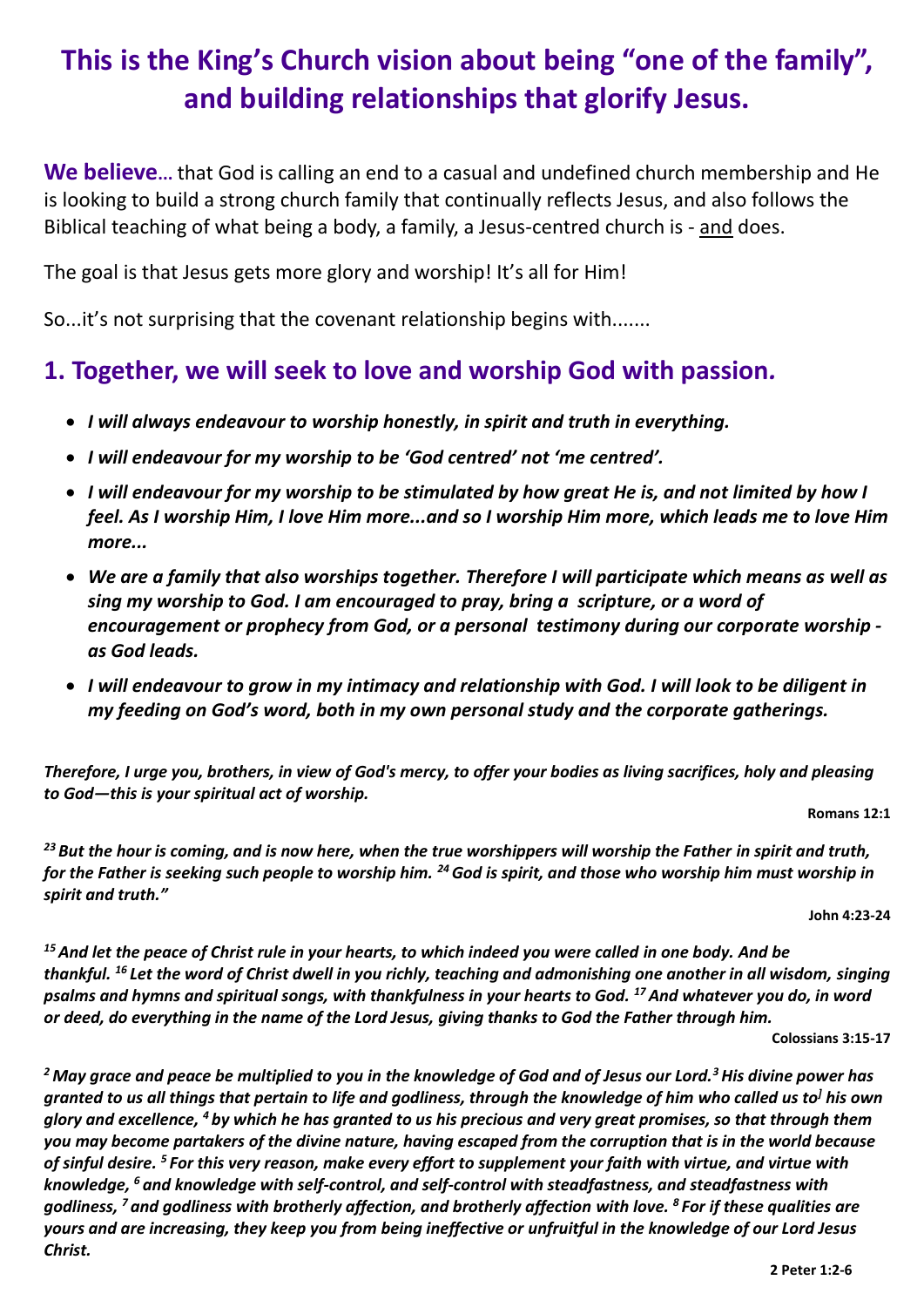**At King's Church we want to truly express being the body of Christ.** This means we are not just individuals "slung" together, but we recognise and value each other as a family, brothers and sisters in Jesus, who have each been added by Jesus to one another, to be one body.

As such we all have an important part to play in the health, the vibrancy and the fruitfulness of the King's family. We are all valued the same - recognising that we have different roles to play in the life of King's Church.

Therefore...

# **2. I will seek to play my part as a "living stone" in the King's Church family.**

- *I recognise that being a member of the King's Church family means I am not called to be a passive spectator or a mere consumer - but I will gladly seek to be an active member of the family - as God enables me.*
- *I will endeavour to be an encourager and to help disciple others as we each grow in our faith.*
- *I understand that we belong to one another in Christ and I will see others as being valuable parts of the family. I will value others as I would want to be valued - the same value that Jesus places upon all of us.*
- *I will endeavour to faithfully pray for the other members of the church family. I see this as vital to being part of the family - and I can pray at any time.*
- *I will welcome and receive discipling, care and ministry from others, as we seek to grow in God together.*
- *I will actively seek to help in the practical areas of church life.*

*<sup>4</sup>As you come to him, a living stone rejected by men but in the sight of God chosen and precious, <sup>5</sup> you yourselves like living stones are being built up as a spiritual house, to be a holy priesthood, to offer spiritual sacrifices acceptable to God through Jesus Christ.*

**1 Peter 2:4-6**

*<sup>4</sup> For as in one body we have many members,[\[e\]](https://www.biblegateway.com/passage/?search=romans+12&version=ESVUK#fen-ESVUK-28234e) and the members do not all have the same function, <sup>5</sup> so we, though many, are one body in Christ, and individually members one of another. <sup>6</sup>Having gifts that differ according to the grace given to us, let us use them.*

**Romans 12:4-5**

*1 If you have any encouragement from being united with Christ, if any comfort from his love, if any fellowship with the Spirit, if any tenderness and compassion, <sup>2</sup> then make my joy complete by being likeminded, having the same love, being one in spirit and purpose. <sup>3</sup>Do nothing out of selfish ambition or vain conceit, but in humility consider others better than yourselves.*

**Philippians 2:1-3**

*<sup>13</sup> But exhort one another every day, as long as it is called "today", that none of you may be hardened by the deceitfulness of sin.*

#### **Hebrews 3:13**

*<sup>3</sup>We always thank God, the Father of our Lord Jesus Christ, when we pray for you, <sup>4</sup> since we heard of your faith in Christ Jesus and of the love that you have for all the saints, <sup>5</sup> because of the hope laid up for you in heaven. Of this you have heard before in the word of the truth, the gospel, <sup>6</sup>which has come to you…*

**Colossians 1: 3-6**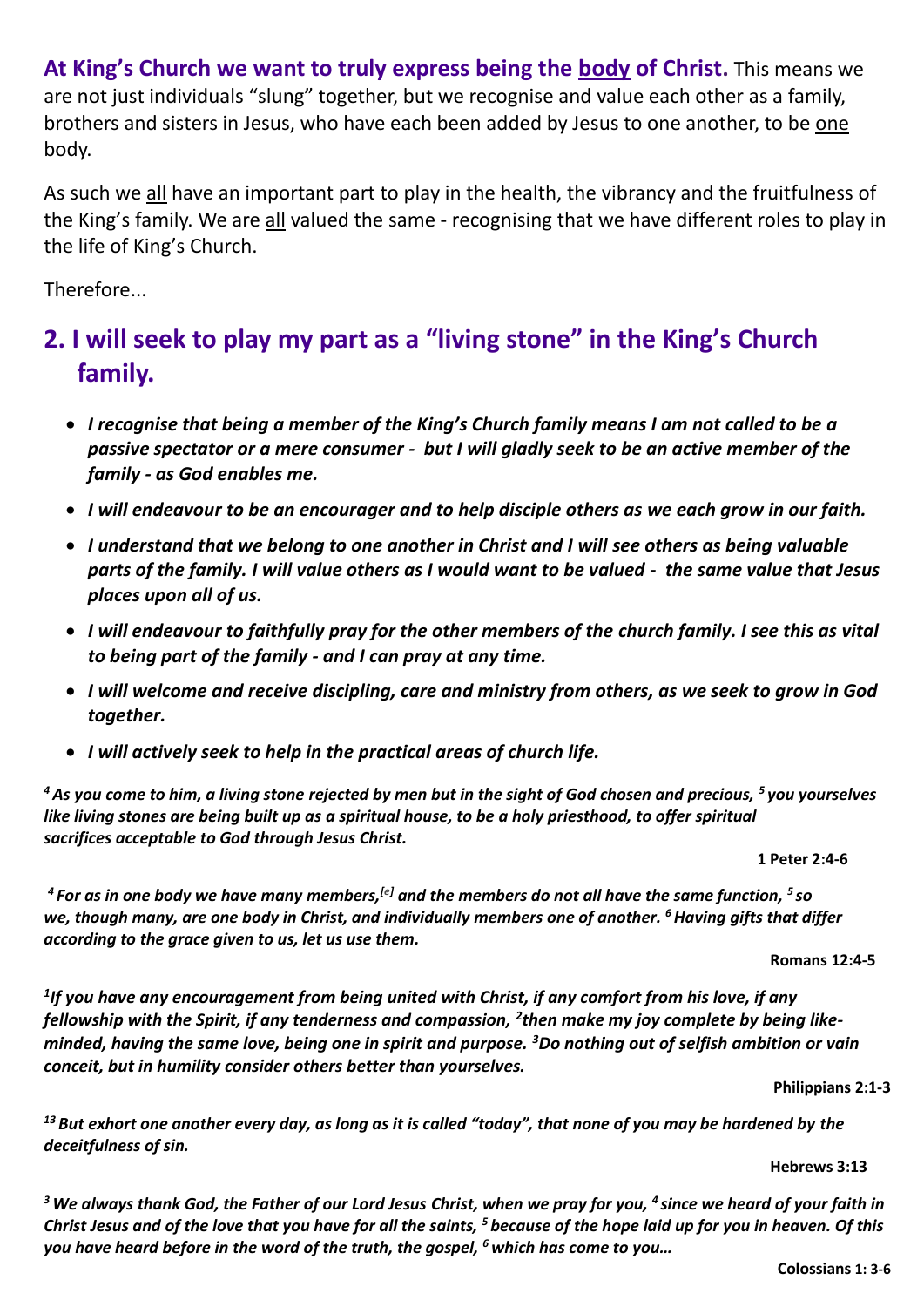**We are one in Christ - and God loves unity.** We are a church family who highly value the unity God has given. Jesus makes it plain that we are dealt with by God in the same way we deal with each other, both in requiring sacrificial, unconditional love and the gift of forgiveness. We recognise that a strategy of the enemy is to divide the household of God.

Therefore...

## **3. I will seek to protect unity in King's Church:-**

- *by seeking to love others in the same way as I am loved by God and by demonstrating this by my behaviour towards other members.*
- *by refusing to gossip - or even entertaining gossip.*
- *by not causing division (or faction or dissention) in sharing my disgruntlements with a view to persuading others to adopt my thoughts.*
- *by keeping watch over my attitudes at all times.*
- *by not harbouring ill-feeling and quickly dealing with issues*
- *Where there is a relational difficulty I will forgive (as I too am forgiven by God) and develop a new "Jesus glorifying" attitude towards others – if necessary speaking with them about the situation, and working for resolution and peace in such a way that glorifies Jesus.*
- *I will not allow unforgiveness to fester, or rob me of my joy and peace (and that of others) thus securing Gods pleasure and presence.*
- *Where I struggle with forgiving others, or resolution seems difficult, I will seek the counsel of those who are equipped and trusted by the church.*
- *I will demonstrate this part of my commitment in sharing communion in a right spirit with the rest of the family of King's Church.*

*"So let us concentrate on the things which make for harmony and on the growth of our fellowship together."* **Romans 14:19 JB Phillips**

*"Now that you have purified yourselves by obeying the truth so that you have a sincere love for your brothers, love one another deeply from the heart."*

**1 Peter 1:22**

*"Do not let any unwholesome talk come out of your mouths, but only what is helpful for building others up according to their needs."*

**Ephesians 4:29**

*Love your neighbour as yourself. Love does no harm to its neighbour.* 

**Romans 13: 10**

*So open your hearts to one another, as Christ has opened His heart to you, and God will be glorified* **Romans 15:7 JB Phillips**

*And when you stand praying, if you hold anything against anyone, forgive them, so that your Father in heaven may forgive you your sins."*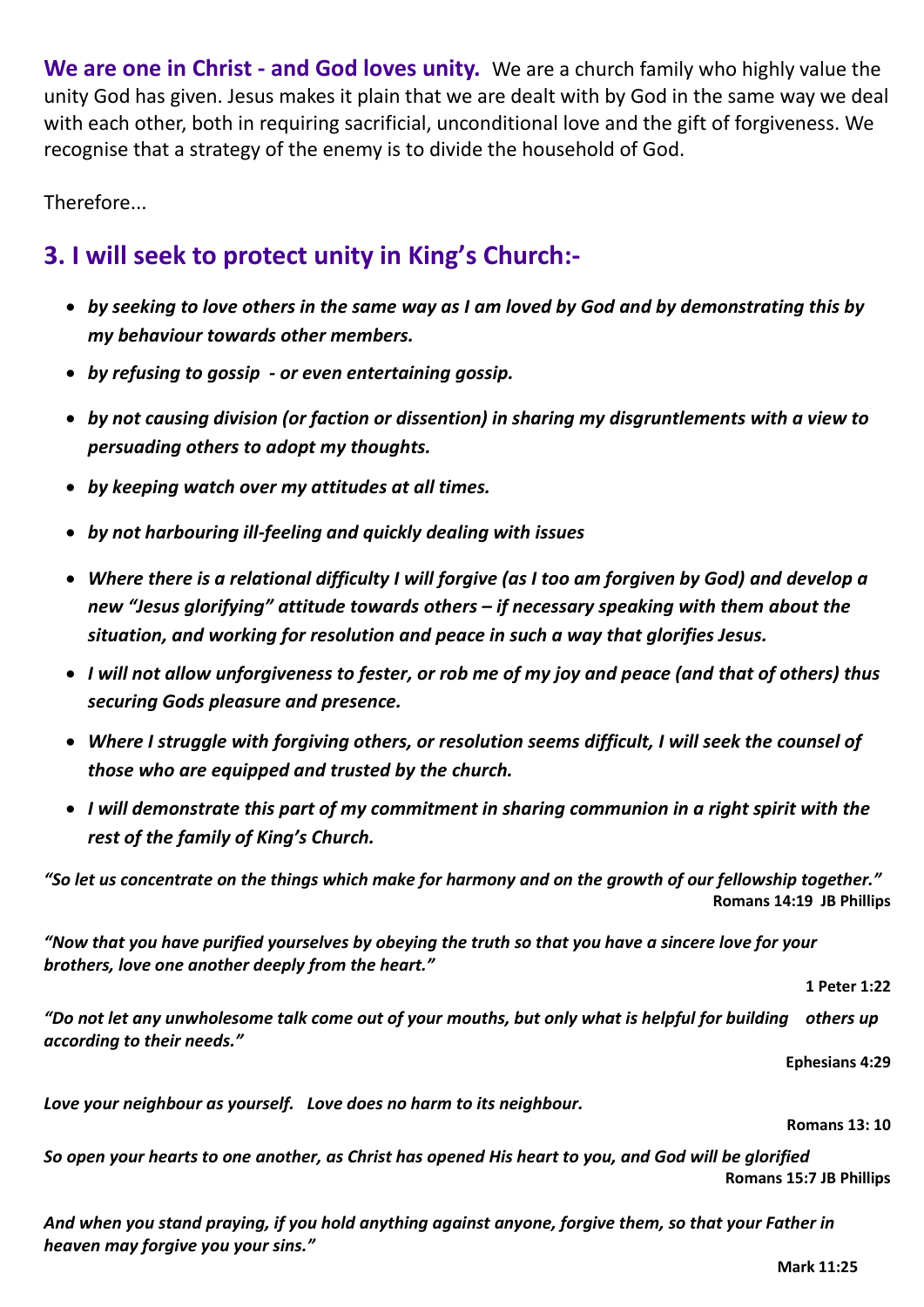*Bear with each other and forgive one another if any of you has a grievance against someone. Forgive as the Lord forgave you.*

 **Colossians 3:13**

*<sup>14</sup> Strive for peace with everyone, and for the holiness without which no one will see the Lord. <sup>15</sup> See to it that no one fails to obtain the grace of God; that no "root of bitterness" springs up and causes trouble, and by it many become defiled.*

**Hebrews 12:14,15**

#### **The Parable of the Unforgiving Servant**

*<sup>21</sup> Then Peter came up and said to him, "Lord, how often will my brother sin against me, and I forgive him? As many as seven times?" <sup>22</sup> Jesus said to him, "I do not say to you seven times, but seventy-seven times.*

*<sup>23</sup> "Therefore the kingdom of heaven may be compared to a king who wished to settle accounts with his servants. <sup>24</sup>When he began to settle, one was brought to him who owed him ten thousand talents. <sup>25</sup>And since he could not pay, his master ordered him to be sold, with his wife and children and all that he had, and payment to be made. <sup>26</sup> So the servant fell on his knees, imploring him, 'Have patience with me, and I will pay you everything.' <sup>27</sup>And out of pity for him, the master of that servant released him and forgave him the debt. <sup>28</sup> But when that same servant went out, he found one of his fellow servants who owed him a hundred denarii, and seizing him, he began to choke him, saying, 'Pay what you owe.' <sup>29</sup> So his fellow servant fell down and pleaded with him, 'Have patience with me, and I will pay you.' <sup>30</sup>He refused and went and put him in prison until he should pay the debt.*

*<sup>31</sup>When his fellow servants saw what had taken place, they were greatly distressed, and they went and reported to their master all that had taken place. <sup>32</sup> Then his master summoned him and said to him, 'You wicked servant! I forgave you all that debt because you pleaded with me. <sup>33</sup>And should not you have had mercy on your fellow servant, as I had mercy on you?' <sup>34</sup>And in anger his master delivered him to the jailers until he should pay all his debt.*

*<sup>35</sup> So also my heavenly Father will do to every one of you, if you do not forgive your brother from your heart."* **Mathew 18:21-35**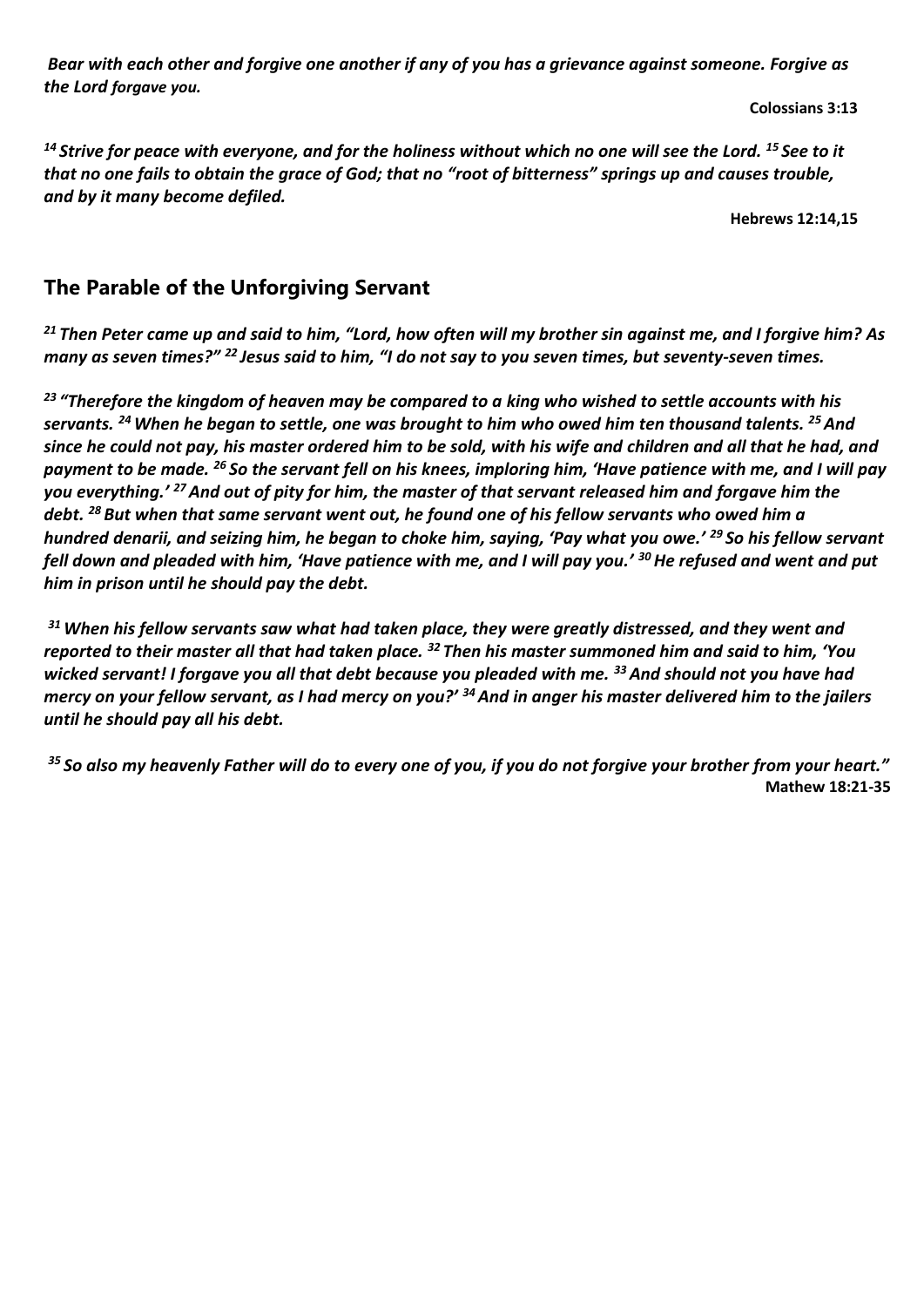**We have been saved by an amazing God.** We know that He wants to save others, we know that He can save others and that He wants to speak through all of us.

We believe that the sharing of the Gospel isn't just something that only "specialists" do but ALL of us are called to be witnesses. "Everyone a witness!" is important.

Therefore....

## **4. I will seek to share in the gospel sharing of King's Church:-**

- *By making my whole life available for God to use to be an avenue for His love and His Gospel.*
- *By recognising that this mission is the primary ministry of the church in Southend, the nation and the nations of the world.*
- *By praying for the spiritual maturity and numerical growth of the church and being available to be part of the answer of my own prayers!*
- *By desiring to live evangelistically and sharing the Gospel instinctively (as the Bible encourages us all to do) rather than waiting for the church to 'do' evangelism.*
- *By engaging with 5-3-1, beginning with prayer for the unsaved and believing God for the answers. Then being willing to keep the appointments He makes.*
- *By encouraging others in their developing discipleship.*
- *By being open-hearted to people I meet.*
- *By being welcoming to all visitors and newcomers at King's Church.*

<sup>18</sup>*Then Jesus came to them and said, "All authority in heaven and on earth has been given to me. <sup>19</sup><i>Therefore go and make disciples of all nations, baptizing them in the name of the Father and of the Son and of the Holy Spirit, <sup>20</sup>and teaching them to obey everything I have commanded you. And surely I am with you always, to the very end of the age."*

**Matthew 28:18-19**

*But you will receive power when the Holy Spirit comes on you; and you will be my witnesses in Jerusalem, and in all Judea and Samaria, and to the ends of the earth."*

*` `* **Acts 1:8**

*" For we are God's workmanship, created in Christ Jesus to do good works, which God prepared in advance for us to do."*

#### **Ephesians 2:10**

*"But you are a chosen people, a royal priesthood, a holy nation belonging to God, that you may declare the praises of Him who called you out of darkness into His wonderful light."* 

**1 Peter 2:9**

*To Him who loves us and has freed us from our sins by His blood, <sup>6</sup> and has made us to be a kingdom and priests to serve His God and Father – to Him be glory and power for ever and ever!* 

#### **Revelation 1:5,6**

*"….We always thank God for all of you, mentioning you in our prayers. We continually remember before our God and Father your work produced by faith, your labour prompted by love, and your endurance inspired by hope in our Lord Jesus Christ."*

#### **1 Thessalonians 1:2,3**

*"15 Yet I have written to you quite boldly on some points to remind you of them again, because of the grace God gave me <sup>16</sup> to be a minister of Christ Jesus to the Gentiles. He gave me the priestly duty of proclaiming the gospel of God, so that the Gentiles might become an offering acceptable to God, sanctified by the Holy Spirit. "*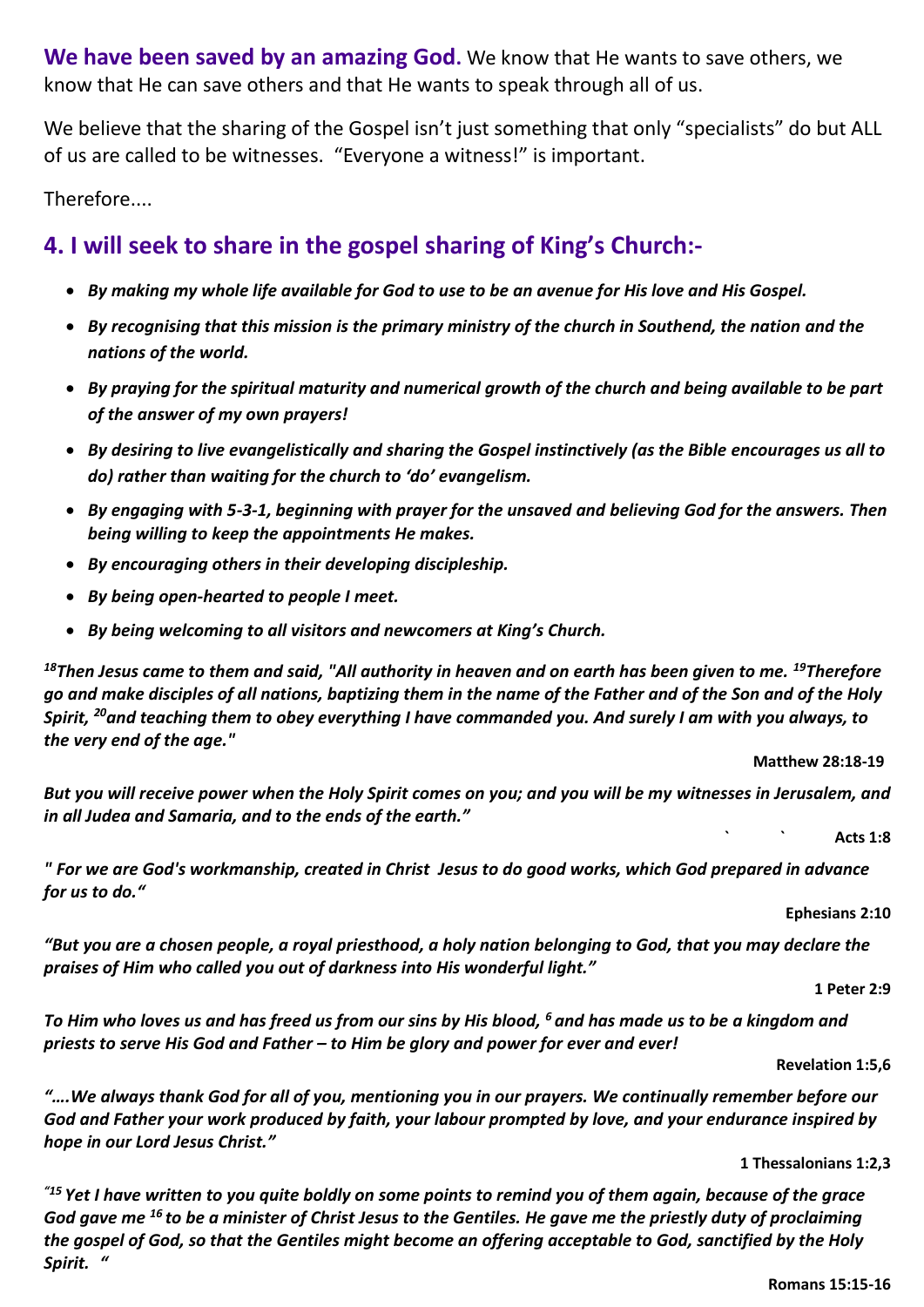#### **Being a member of a body (as the Bible describes) means that we need each**

**other.** The scriptures give a picture of interdependence not individualism or isolation.

We do not belong to a church family so that WE can be served, but so that we can serve each other – as Jesus says. This means that we always seek to 'do our bit' in the life and ministry of the church.

Therefore....

#### **5. I will seek to gladly serve the family and ministry of King's Church**

- *By developing a servant's heart – playing my part in the Body of King's Church.*
- *By discovering gifts and talents God has given me, and using them to bless others and for Gods glory.*
- *By encouraging the gifts and talents given to others, so that whole church is strengthened and equipped.*
- *By desiring and allowing God to bring me into the fullness of the person He created me to be.*
- *By being equipped by God through acting on His word, not just listening.*
- *By shifting from "What does my church do for me?" to "I am a 'living stone' at King's Church – how am I serving others?"*
- *By pursuing effectiveness and fruitfulness as a Christian in my home, neighbourhood, workplace, School and College – in fact wherever God has placed me.*
- *By praying for, and encouraging, Christians in other churches and fellowships in the town, recognising that we are part of the wider Body of Christ in this area.*

*<sup>12</sup> For just as the body is one and has many members, and all the members of the body, though many, are one body, so it is with Christ. <sup>13</sup> For in one Spirit we were all baptized into one body—Jews or Greeks, slaves or free—and all were made to drink of one Spirit.*

*<sup>14</sup> For the body does not consist of one member but of many. <sup>15</sup> If the foot should say, "Because I am not a hand, I do not belong to the body", that would not make it any less a part of the body. <sup>16</sup>And if the ear should say, "Because I am not an eye, I do not belong to the body", that would not make it any less a part of the body. <sup>17</sup> If the whole body were an eye, where would be the sense of hearing? If the whole body were an ear, where would be the sense of smell? <sup>18</sup> But as it is, God arranged the members in the body, each one of them, as he chose. <sup>19</sup> If all were a single member, where would the body be? <sup>20</sup>As it is, there are many parts, yet one body.*

*<sup>21</sup> The eye cannot say to the hand, "I have no need of you", nor again the head to the feet, "I have no need of you." <sup>22</sup>On the contrary, the parts of the body that seem to be weaker are indispensable, <sup>23</sup> and on those parts of the body that we think less honourable we bestow the greater honour, and our unpresentable parts are treated with greater modesty, <sup>24</sup>which our more presentable parts do not require. But God has so composed the body, giving greater honour to the part that lacked it, <sup>25</sup> that there may be no division in the body, but that the members may have the same care for one another. <sup>26</sup> If one member suffers, all suffer together; if one member is honoured, all rejoice together.*

*<sup>27</sup>Now you are the body of Christ and individually members of it.*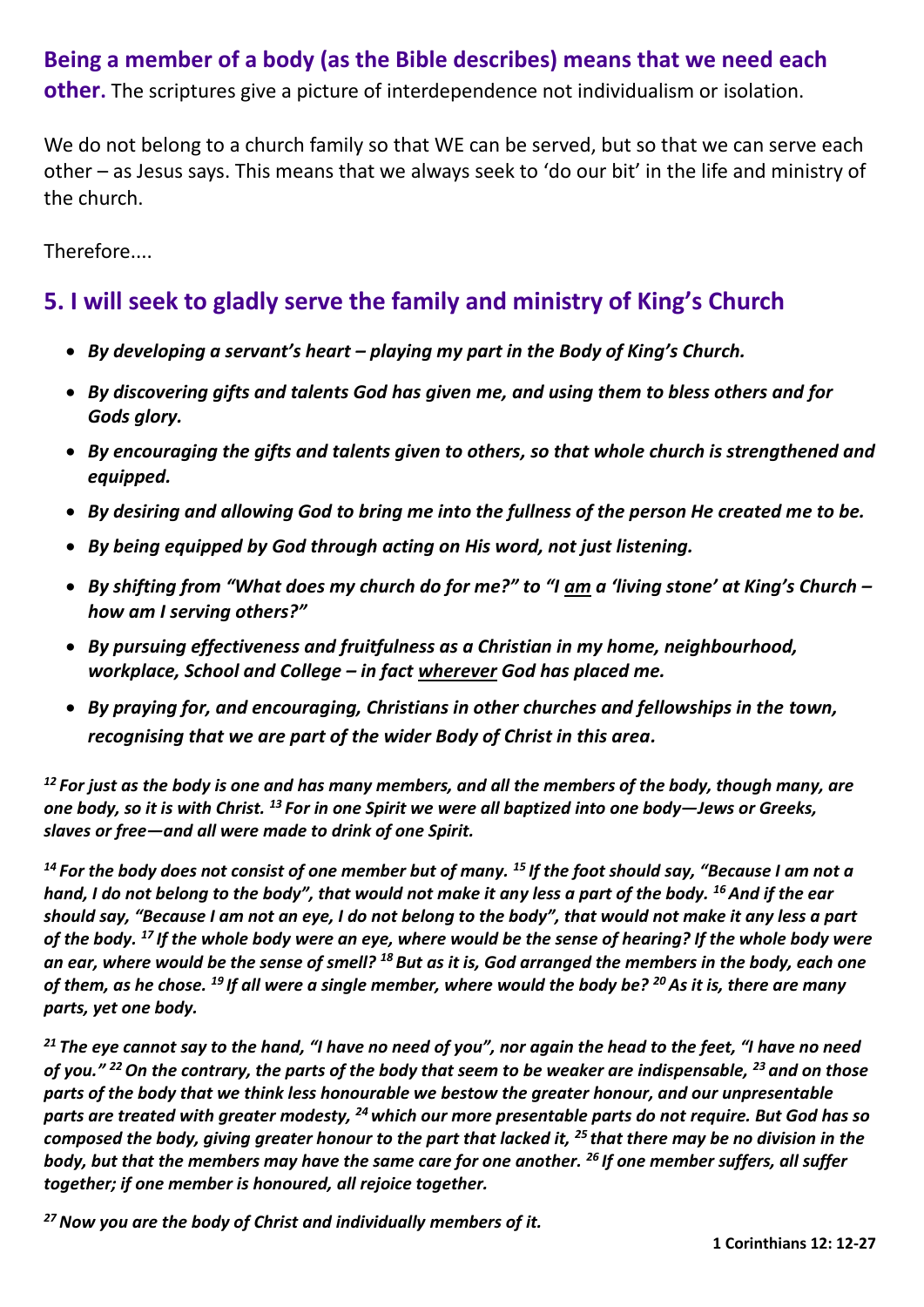*<sup>10</sup>Each one should use whatever gift he has received to serve others, faithfully administering God's grace in its various forms. <sup>11</sup>If anyone speaks, he should do it as one speaking the very words of God. If anyone serves, he should do it with the strength God provides, so that in all things God may be praised through Jesus Christ.*

**1 Peter 4:10, 11**

*<sup>11</sup>It was He who gave some to be apostles, some to be prophets, some to be evangelists, and some to be pastors and teachers, <sup>12</sup>to prepare God's people for works of service, so that the body of Christ may be built up <sup>13</sup>until we all reach unity in the faith and in the knowledge of the Son of God and become mature, attaining to the whole measure of the fullness of Christ.*

**Ephesians 4:11-13**

*<sup>3</sup>Do nothing out of selfish ambition or vain conceit, but in humility consider others better than yourselves. <sup>4</sup>Each of you should look not only to your own interests, but also to the interests of others. <sup>5</sup>Your attitude should be the same as that of Christ Jesus:* 

**Philippians 2:3-5**

*<sup>22</sup>Do not merely listen to the word, and so deceive yourselves. Do what it says.* 

**James 1:22**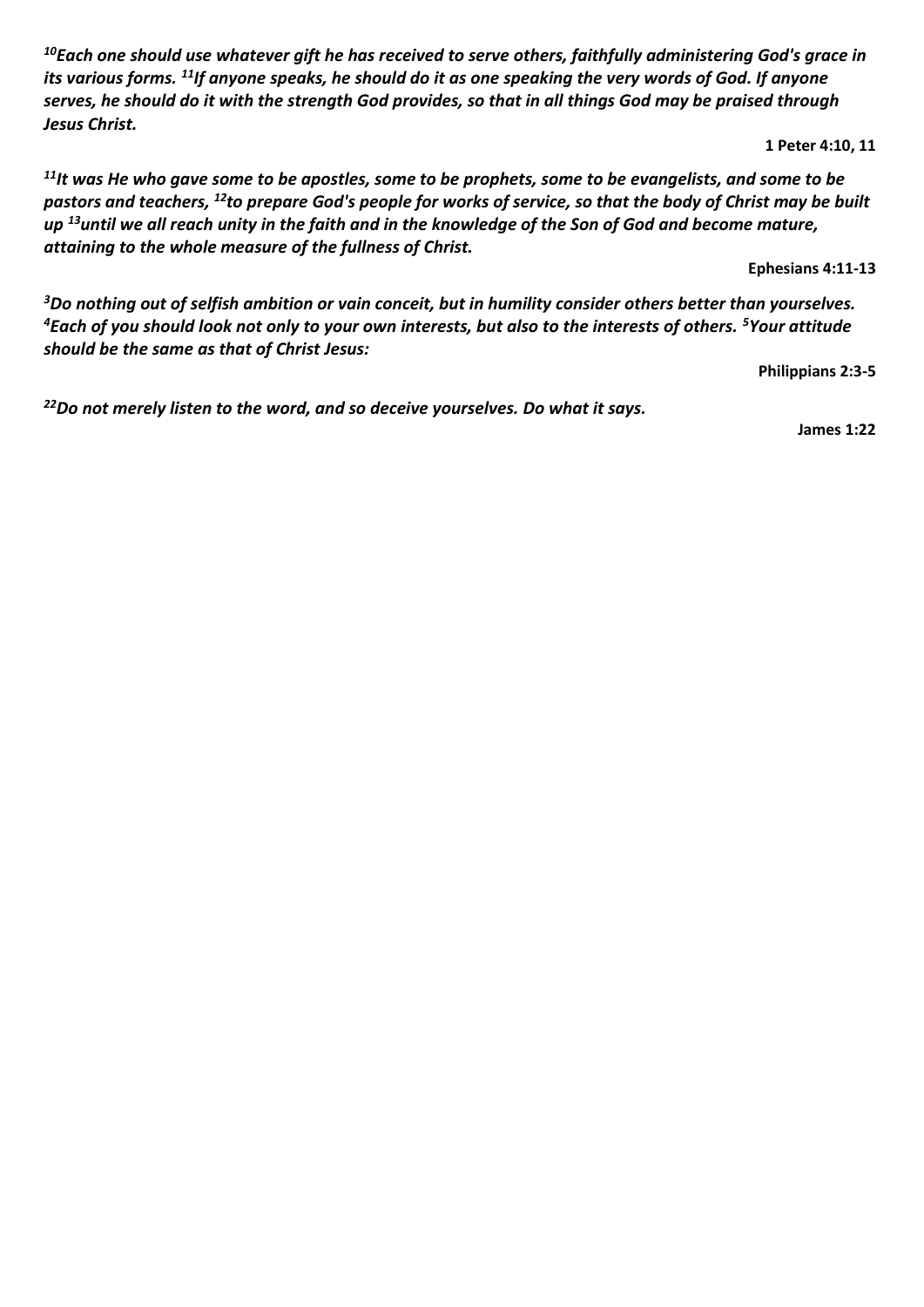**It would be very strange…** if the eye, or the knee, never showed up or just turned up occasionally. The body would be incomplete and ineffective in purpose. It would not be able to fulfil its vision for being a body - if members of the body opted out of being their part.

Likewise, it would be challenged to be effective if the members of the body did not contribute as they were able. The early church family was devoted to each other and faithfully resourced the church (both practically and financially) in its ministry.

Therefore....

## **6. I will seek to enable the whole ministry of King's Church**

- *By valuing my brothers and sisters highly, and in "going the extra mile" to be with them by attending faithfully the various gatherings as I am able - "If I can, I will !"*
- *By making every effort towards being a good "shop-window" for the power of the gospel and the renown of Jesus.*
- *By faithfully supporting the work and ministry of King's Church with financial resources regularly, proportionally, gladly and willingly to enable the work of the whole church.*
- *By being part of teams or ministries that God has opened the doors to.*
- *By using my gifts and talents to further the kingdom - and to be open to receiving new ones.*

*<sup>25</sup>Let us not give up meeting together, as some are in the habit of doing, but let us encourage one another—and all the more as you see the Day approaching.*

**Hebrews 10:25**

*<sup>27</sup>Whatever happens, conduct yourselves in a manner worthy of the gospel of Christ. Then, whether I come and see you or only hear about you in my absence, I will know that you stand firm in one spirit, contending as one man for the faith of the gospel.*

**Philippians 1:27**

**Proverbs 11:25** 

*"A generous man will prosper; he who refreshes others will himself be refreshed."* 

*"Freely you have received, freely give."* **And the set of the set of the set of the Matthew 10:8**  $\blacksquare$ 

*<sup>6</sup> The point is this: whoever sows sparingly will also reap sparingly, and whoever sows bountifully will also reap bountifully. <sup>7</sup> Each one must give as he has decided in his heart, not reluctantly or under compulsion, for God loves a cheerful giver. "God loves a cheerful giver."* 

**2 Corinthians 9:6-7** 

*<sup>11</sup> Yours, LORD, is the greatness and the power and the glory and the majesty and the splendour, for everything in heaven and earth is Yours.* 

*Yours, LORD, is the kingdom; You are exalted as head over all. <sup>12</sup>Wealth and honour come from You; You are the ruler of all things.* 

*In Your hands are strength and power to exalt and give strength to all. <sup>13</sup>Now, our God, we give You thanks, and praise Your glorious name.*

*<sup>14</sup> 'But who am I, and who are my people, that we should be able to give as generously as this? Everything comes from You, and we have given You only what comes from Your hand.*